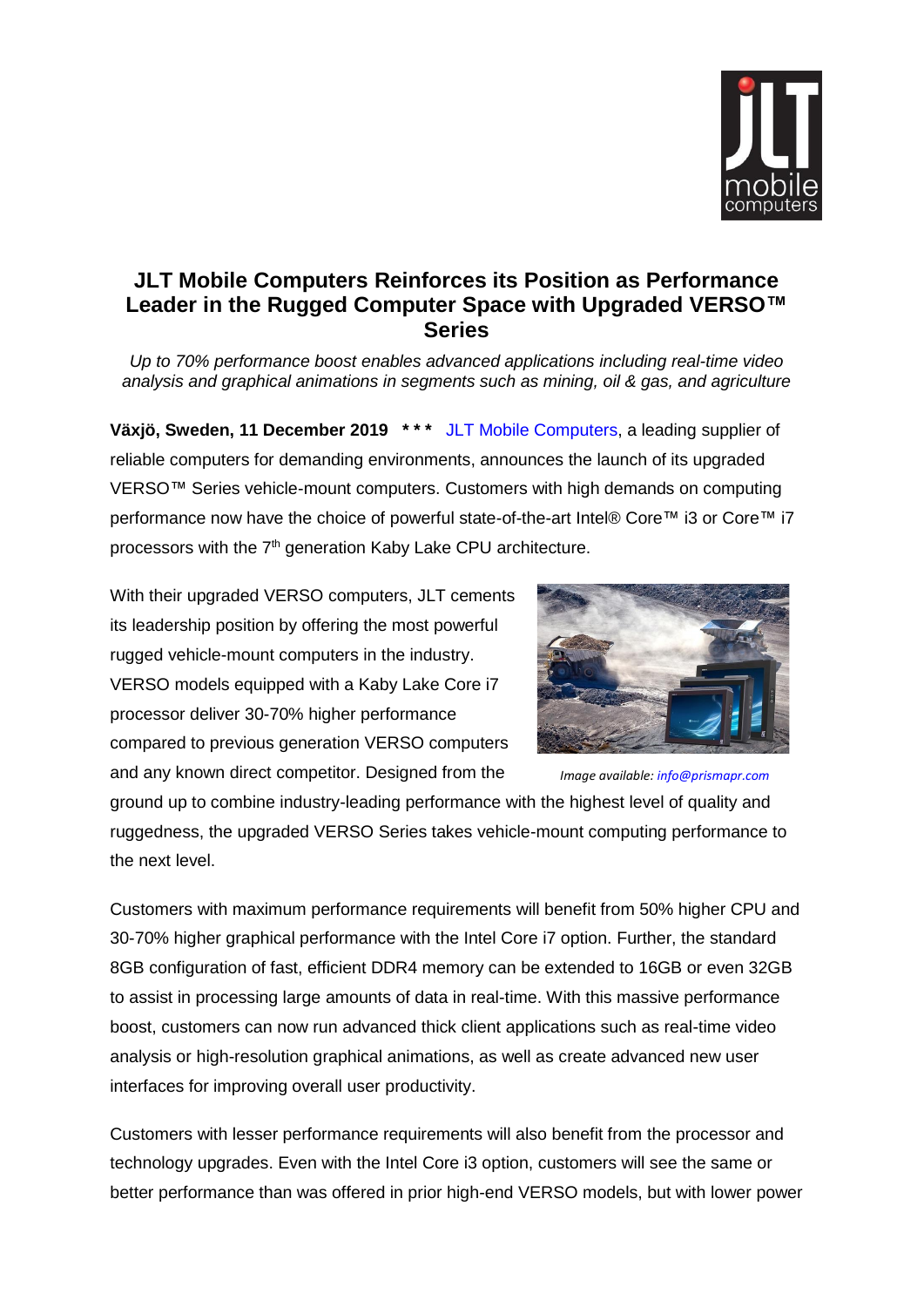draw and lower cost as additional benefits. That's because the more advanced Intel Kaby Lake processor generation technology yields considerably more performance per watt than the current option.

With the new high-performance VERSO Series, JLT targets customers that typically run thick client applications with high demands on computing power as well as the need for reliable, trouble-free operation in challenging environments. Target customers are found within industry segments such as mining, oil & gas, offshore, agriculture, GIS, and defence.

VERSO Series computers are available with 10-, 12-, or 15-inch LED displays and are designed to withstand the harshest environments. They are impervious to dust and highly resistant to liquids, can be used in extremely cold and hot temperatures, and handle power interruptions without stoppages. Customers can choose between the Intel Core i3-7100U processor or the more advanced Core i7-7600U processor with Turbo Boost. Both are dualcore/quad-thread designs, optimized for Windows 10 LTSC and with Trusted Platform Module (TPM) 2.0 support. The computers also feature integrated dual-band WLAN 802.11ac, optional 4G LTE WWAN and GPS/GLONASS, and Bluetooth 4.2 communication to ensure reliable connectivity and positioning over large areas.

"JLT is all about boosting customers' business by enabling hassle-free data communication even in the most remote and challenging environments," said Per Holmberg, CEO at JLT Mobile Computers. "That's why we developed the highest performance and most reliable rugged vehicle-mount computers in the world. The new VERSO Series delivers enough performance to handle very advanced applications within mining, energy, agriculture and similar industries."

The [VERSO 15](https://www.jltmobile.com/products/verso-15-rugged-computer) and [VERSO 12](https://www.jltmobile.com/products/verso-12-rugged-computer) computers are available today. The [VERSO+ 10](https://www.jltmobile.com/products/verso-10-rugged-computer) model, which is the industry's smallest 10-inch rugged computer, is available in the first quarter of 2020 with the same processor choices.

Like all JLT products, the VERSO Series computers are available with JLT:Care service agreements that provide customers with guaranteed service levels at pre-determined cost for up to five years.

To learn more about JLT Mobile Computers, our products, services and solutions, visit [www.jltmobile.com.](https://www.jltmobile.com/)

## **Reader Enquiries Press Contact**

**JLT Mobile Computers (EMEA) JLT Mobile Computers Inc. (US) PRismaPR**  Per Holmberg, CEO **Eric Miller, CEO, JLT Inc.** Monika Cunnington Tel.: +46 470 53 00 53 Tel.: +1 480 705 4200 x215 Tel.: +44 20 8133 6148 [per.holmberg@jltmobile.com](mailto:per.holmberg@jltmobile.com) [www.jltmobile.com](https://www.jltmobile.com/)

[eric.miller@jltmobile.com](mailto:eric.miller@jltmobile.com) [www.jltmobile.com](https://www.jltmobile.com/)

[monika@prismapr.com](mailto:monika@prismapr.com) [www.prismapr.com](http://www.prismapr.com/)